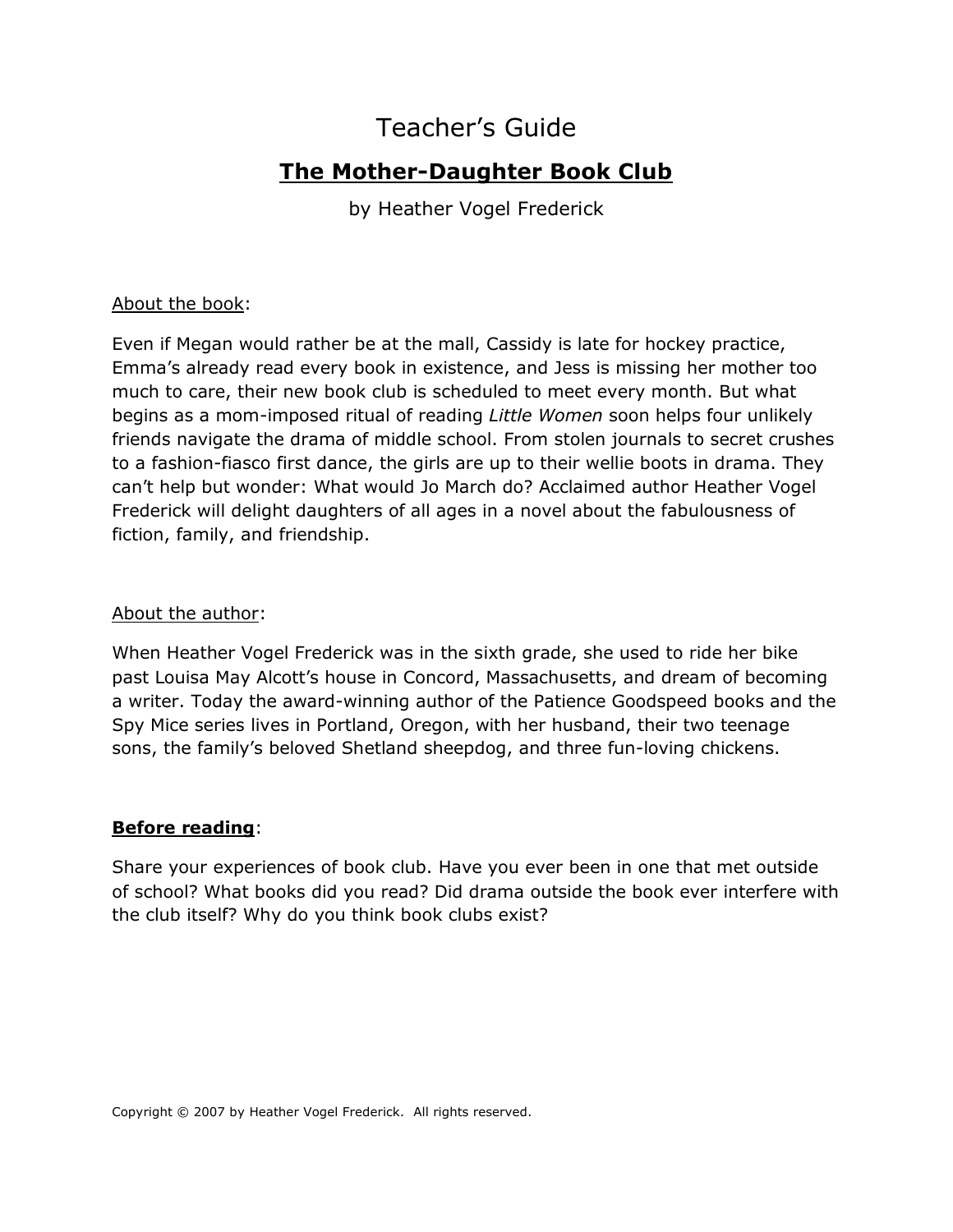### **Discussion Guide**:

#### AUTUMN

#### Emma:

- 1. Why is Emma having such a difficult time in school? What do you think she should do about it?
- 2. Who does Emma like? Who does she dislike? Why?
- 3. What surprise does her mother have in store? How would you feel about being signed up for a book club without being consulted?

#### Megan:

- 1. Why does Megan think her mom is disappointed in her? Is she really?
- 2. When you read Megan's first chapter do you think you would want to be friends with her or not? Why?
- 3. What would Megan rather be doing? Would you want to join a book club? Why or why not?

#### Cassidy:

- 1. Why does Cassidy's sister yell at her?
- 2. Why is Cassidy having a more difficult time with the loss of her father than her sister?
- 3. What does Cassidy plan for the fabulous four at the Halloween party?

#### Jess:

- 1. Why do you think Jess and Emma are such good friends?
- 2. How would you feel if your mom left to pursue a career in film, television, or music? Is it better or worse than leaving for any other reason?
- 3. What causes the rift in the book club? Predict what you think will happen because of it.

#### WINTER

#### Cassidy:

- 1. How do Megan and Cassidy get along? Why? Do you think it will always be that way?
- 2. How do things get intense once more at the book club?
- 3. Would you want to attend and dress up for the Christmas party? Why?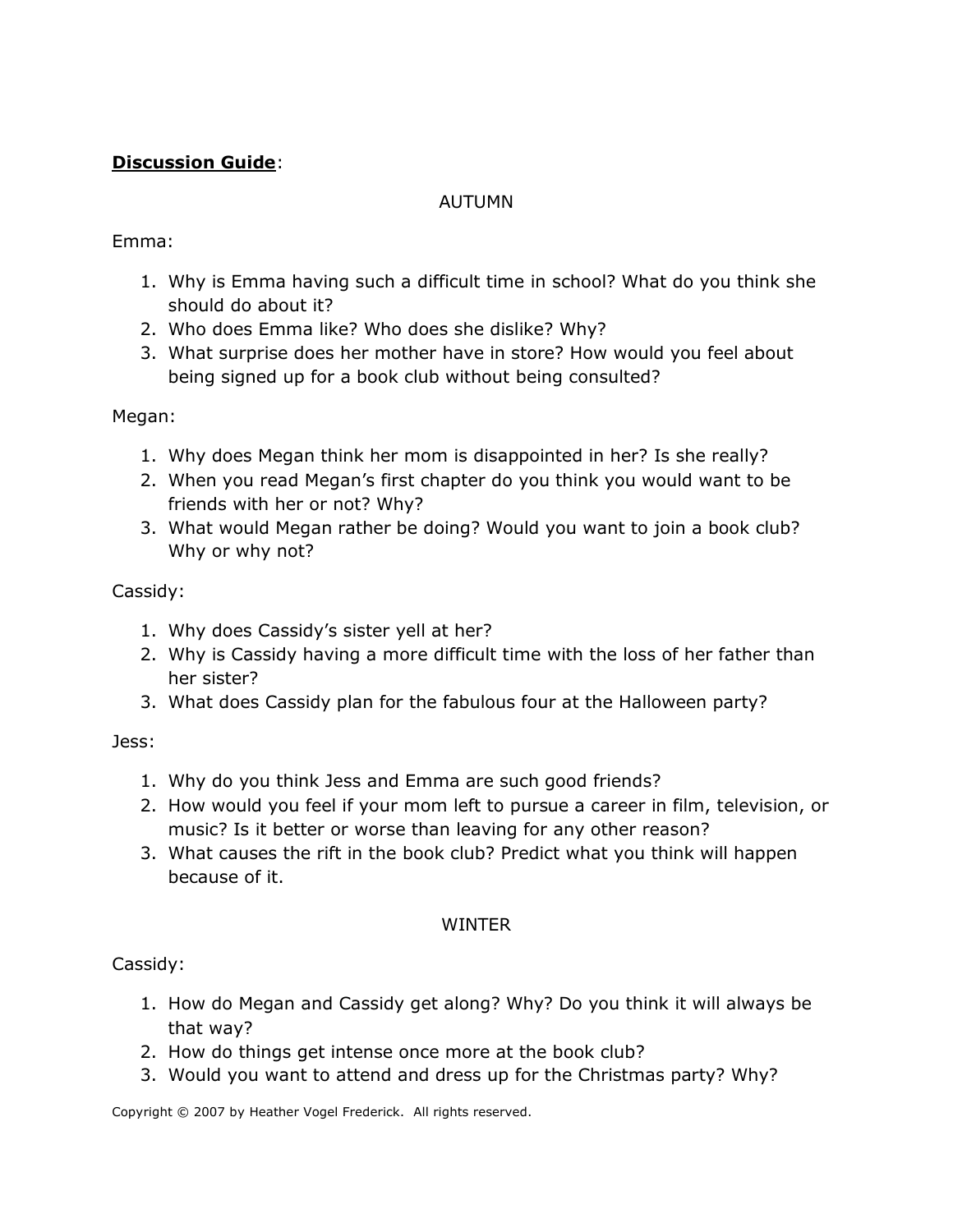Emma:

- 1. Describe the *Little Women* Christmas party. What do you think they'll remember about it?
- 2. What does Mrs. Delaney send in her absence? How would you feel in Jess's place?
- 3. What makes Emma hopeful that she and Megan might renew their friendship? Does it work?

Jess:

- 1. How would you feel if your mom or dad couldn't come to your most important event? Would you be able to forgive them?
- 2. Do you think Becca will grow up to be a battle-ax just like her own mother, Mrs. Chadwick? What makes you think this?
- 3. Explain what happens during the performance. How would you feel?

## Megan:

- 1. Does Megan feel remorse for the goat incident or not? How has she been influenced by the other girls? Is it an excuse for her behavior?
- 2. Do you think this argument was necessary for the club to continue? What things are said that needed to be said?
- 3. How must Megan make it up to Jess? Is this enough?

## SPRING

## Cassidy:

- 1. What happens to Cassidy at the championship match?
- 2. How does her mother handle her worst fear?
- 3. What small detail reveals how the mother-daughter book club has changed?

## Emma:

- 1. Why is Patriot's Day such a big deal in Concord? Do you have any local events which are very important to your community? Describe it.
- 2. Do you think reenactments are important for understanding history? Would you participate in one?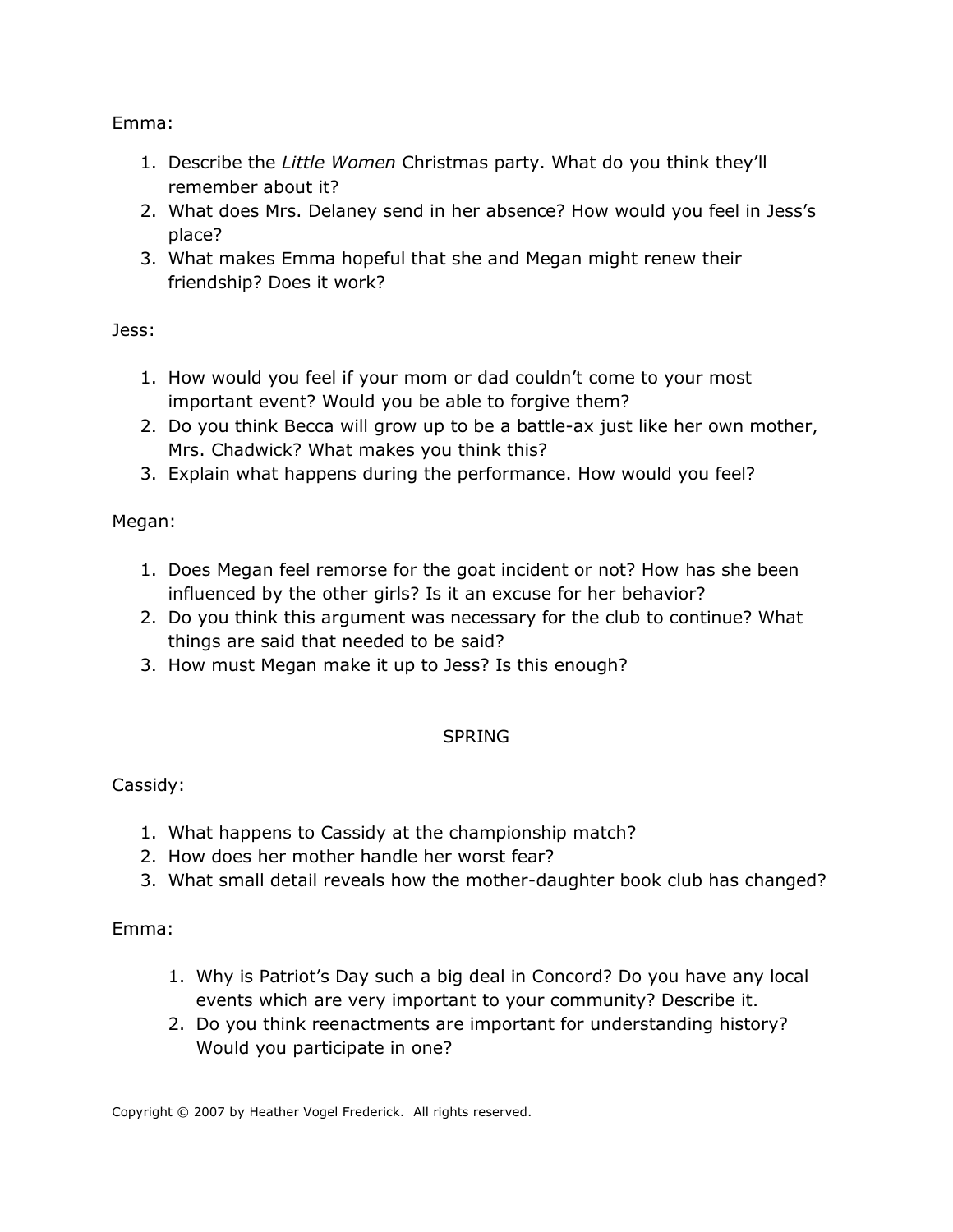3. What happens between the fabulous four and the mother-daughter book club?

Megan:

- 1. How does Megan save Emma's outfit?
- 2. Do you think fashion is frivolous or necessary? Why?
- 3. Why does Megan think, "Nobody quite got what they wanted." (p. 181)

Jess:

- 1. What would be most difficult about having a parent gone?
- 2. How does Jess's dad embarrass her? Do all parents embarrass their children?
- 3. How does the mother-daughter book club react to his ideas? Are they true friends now, or not?

#### **SUMMER**

Emma:

- 1. How does Emma handle Becca Chadwick on the bus? What inspires her? Has a book ever helped you see things in a new light?
- 2. Describe Emma's birthday party. What was the best gift?
- 3. What should be included in a birthday party for you? What about for your best friend?

Megan:

- 1. What happens when they run into Becca on the train?
- 2. Describe the events at *FLASH.* How would you feel in Megan's shoes?
- 3. What surprise does Clementine share with the group?

Cassidy:

- 1. How difficult would it be to have a supermodel for a mom?
- 2. Would you be interested in having a makeover like the ones described in this chapter? Could you trust the designers or not?
- 3. Why is Jess so disappointed in the trip?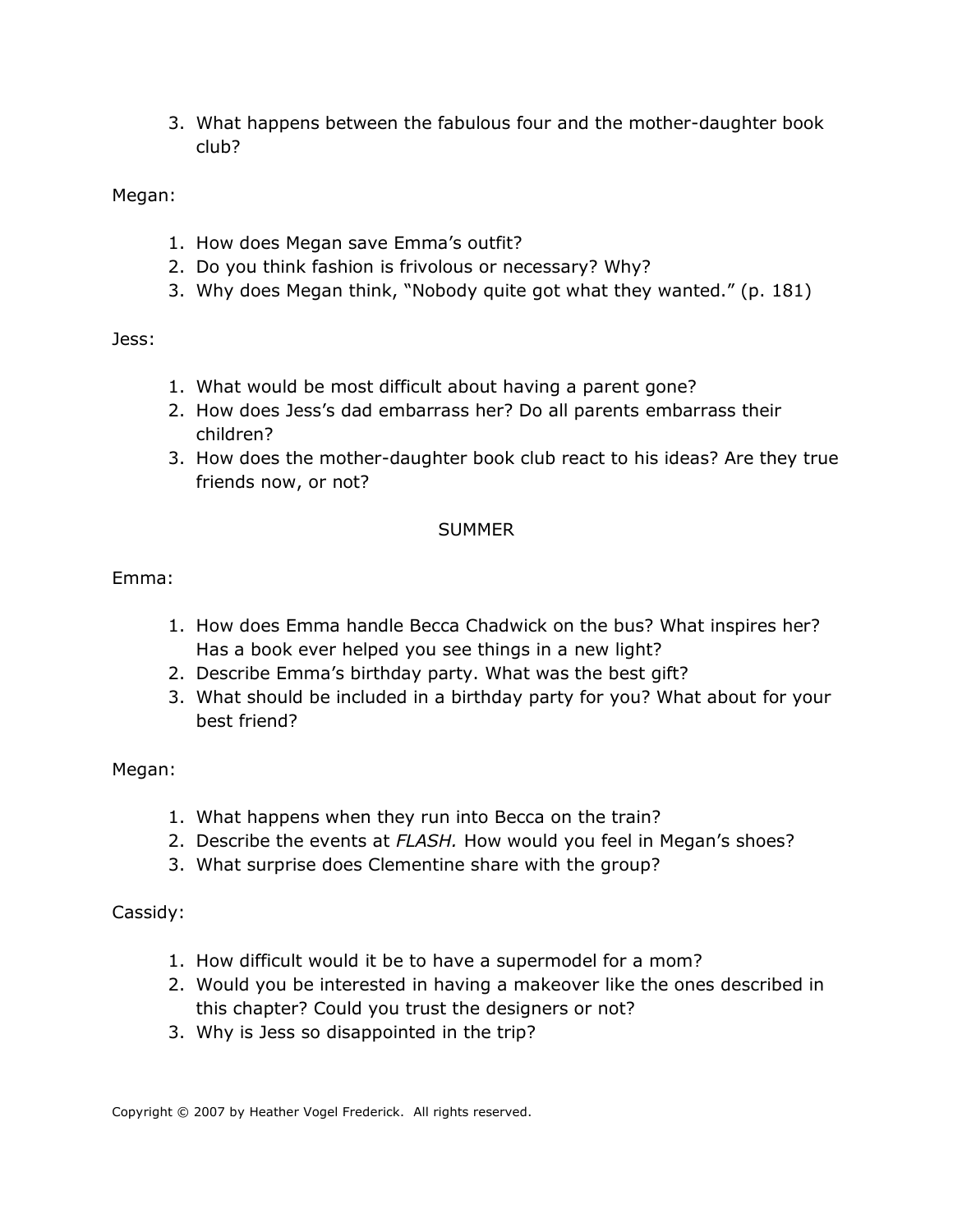Jess:

- 1. What do they see at Orchard House with new eyes?
- 2. How has the reading of *Little Women* changed each of them?
- 3. What is the happy ending to the story?

#### **Projects**:

Art:

Design a bedroom, outfit, or scene for the movie adaptation of the motherdaughter book club for one of the characters. You can use any materials you like to bring it to life.

Music:

Choose the playlist for the movie soundtrack of the book. Or choose a soundtrack for one of the characters and explain your choices.

Food:

Create apple slump or one of the other yummy cookies or goodies mentioned in the story. Share with friends or book club members.

#### Just for fun:

Host a celebration like one in the story – either a time-period party (like the *Little Women* Christmas party) or a birthday party inspired by the honored guest.